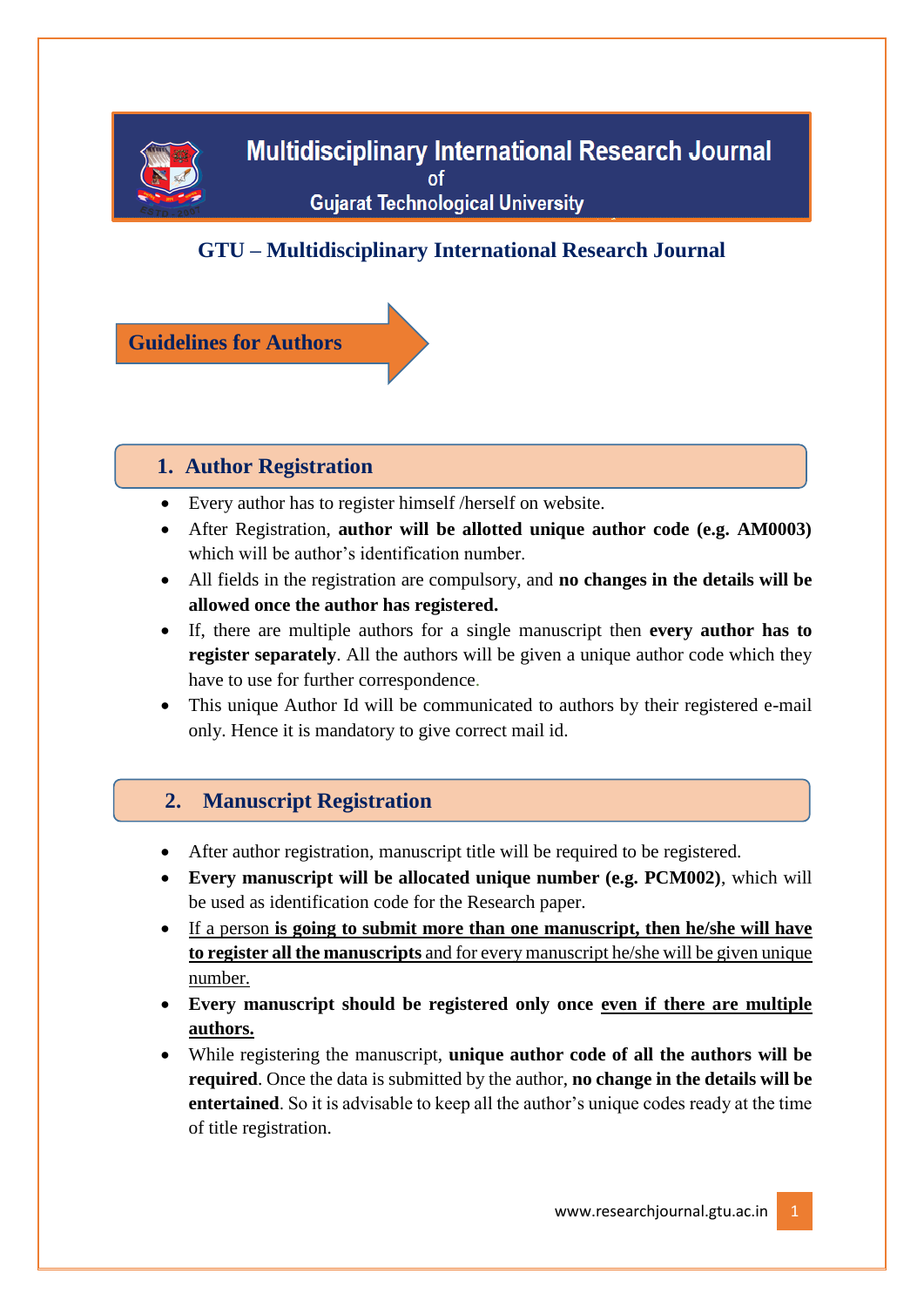# **3. Full Manuscript Format**

### **MANUSCRIPT TITLE**

*[Paper Title should be in TIMES NEW ROMAN 14, BOLD, CENTRED, UPPER CASE as shown above]*

**Abstract** *[Abstract heading should Times New Roman, 12-point, bold, Justify Alignment]*

*Abstract content should be in Times New Roman 11-point, justify alignment.* xxxxxxxxxxxxxxxxxxxxxxxxxxxxxxxxxxxxxxxxxxxxxxxxxxxxxxxxxxxxxxxxxxxxxxxxxxxxxxxxxx xxxxxxxxxxxxxxxxxxxxxxxxxxxxxxxxxxxxxxxxxxxxxxxxxxxxxxxxxxxxxxxxxxxxxxxxxxxxxxxxxx xxxxxxxxxxxxxxxxxxxxxxxxxxxxxxxxxxxxxxxxxxxxxxxxxxxxxxxxxxxxxxxxxxxxxxxxxxxxxxxxxx

Keywords should be in Times New Roman, 11 point, Justify aligned **as shown below**

**Keywords: Innovation, technology, research projects, etc.** 

#### **1 HEADING [Times New Roman, 12-Point, Bold, Upper Case And Justify Alignment]**

Content of Para: [Times New Roman 11-point, justify alignment] xxxxxxxxxxxxxxxxxxxxxxxxxxxxxxxxxxxxxxxxxxxxxxxxxxxxxxxxxxxxxxxxxxxxxxxxxxxxxxxxxx xxxxxxxxxxxxxxxxxxxxxxxxxxxxxxxxxxxxxxxxxxxxxxxxxxxxxxxxxxxxxxxxxxxxxxxxxxxxxxxxxx xxxxxxxxxxxxxxxxxxxxxxxxxxxxxxxxxxxxxxxxxxxxxxxxxxxxxxxxxxxxxxxxxxxxxxxxxxxxxxxxxx

#### **1.1 Subsection [Times New Roman 12, bold, justify alignment and capitalize the first letter]**

Content of Para: [Times New Roman 11-point, justify alignment] xxxxxxxxxxxxxxxxxxxxxxxxxxxxxxxxxxxxxxxxxxxxxxxxxxxxxxxxxxxxxxxxxxxxxxxxxxxxxxxxxx xxxxxxxxxxxxxxxxxxxxxxxxxxxxxxxxxxxxxxxxxxxxxxxxxxxxxxxxxxxxxxxxxxxxxxxxxxxxxxxxxx xxxxxxxxxxxxxxxxxxxxxxxxxxxxxxxxxxxxxxxxxxxxxxxxxxxxxxxxxxxxxxxxxxxxxxxxxxxxxxxxxx

*1.1.1 Sub-subsection: [Times New Roman 11-point, Italic, justify alignment]*

**Content of Para**: [Times New Roman 11-point, justify alignment] xxxxxxxxxxxxxxxxxxxxxxxxxxxxxxxxxxxxxxxxxxxxxxxxxxxxxxxxxxxxxxxxxxxxxxxxxxxxxxxxxx xxxxxxxxxxxxxxxxxxxxxxxxxxxxxxxxxxxxxxxxxxxxxxxxxxxxxxxxxxxxxxxxxxxxxxxxxxxxxxxxxx xxxxxxxxxxxxxxxxxxxxxxxxxxxxxxxxxxxxxxxxxxxxxxxxxxxxxxxxxxxxxxxxxxxxxxxxxxxxxxxxxx

**REFERENCES [APA STYPE, Times New Roman, 12-point, bold, justify alignment]** Reference [Times New Roman, 10-point, justify alignment, upper and lower case] Einstein, A. (1916). General Theory of Relativity. Annalen der Physik 49(7), pp. 769-822.

**Page setup and Margin: Set One Inch each side of the paper Line Spacing: Single with 0 pt. before and after.**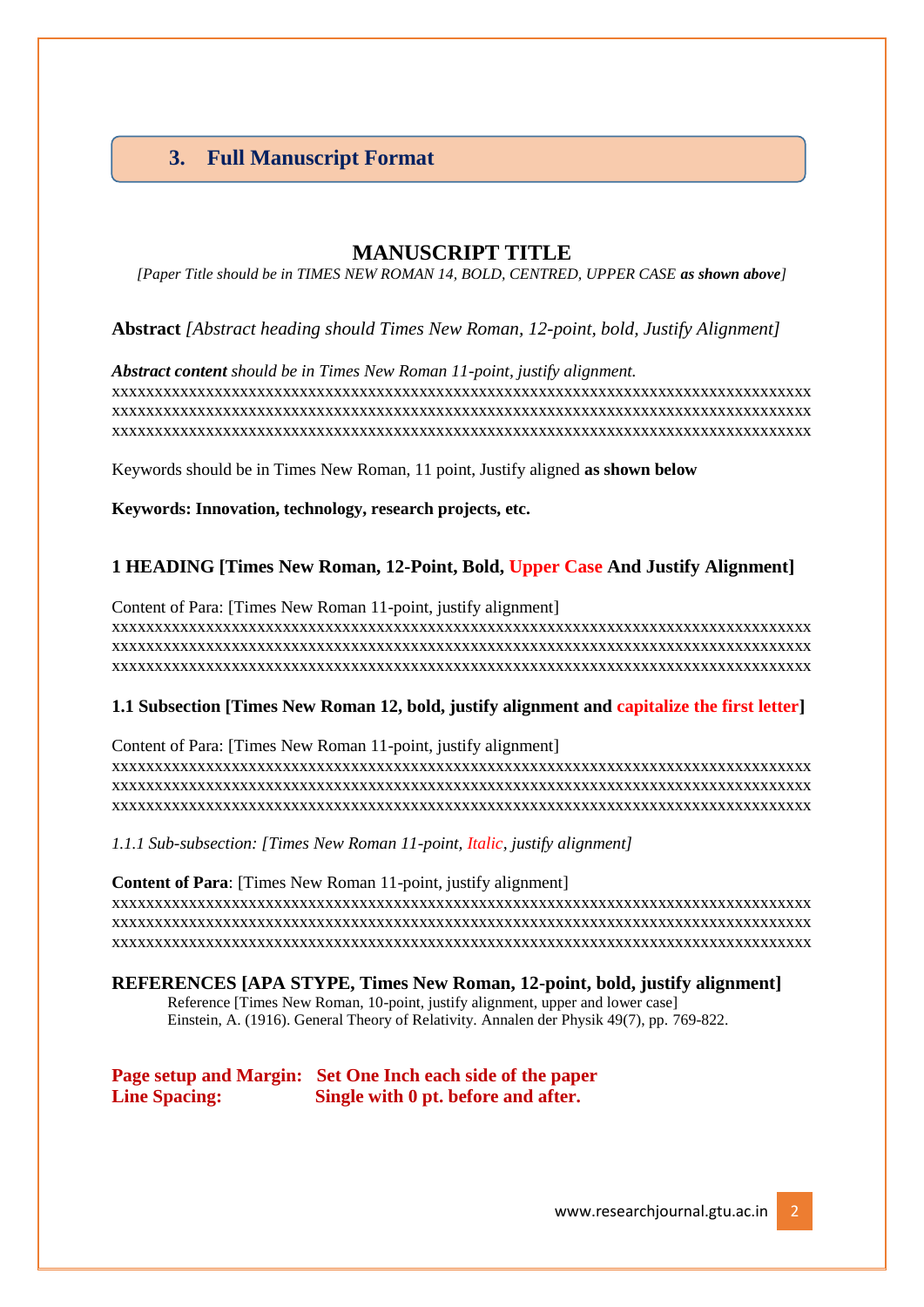**For Tables:** Every Table should have Heading/Name with Table Numbers as per below example and Source at bottom

| <b>Table: 1 List of Companies</b> |  |  |  |  |
|-----------------------------------|--|--|--|--|
|                                   |  |  |  |  |
|                                   |  |  |  |  |
|                                   |  |  |  |  |
|                                   |  |  |  |  |
| <b>DODY 11 F.I.</b><br>$\sim$     |  |  |  |  |

 *Source: BSE India Ltd.*

**For Graphs**: Every graph must have Heading/Name with Numbers as per below example and Source at Bottom



*Graph 2 Average Monthly and Annual Cash Collection* 

Colour of the Graph must be chosen in such a way that a reader should be able to easily differentiate, if printed in Black & White. So take care while selecting colours of LINES and BARS in the GRAPH.

**For Images/Diagrams/Figures:** Every Image/Diagram/Figure must have Heading/Name with Numbers as per below example and Source at Bottom